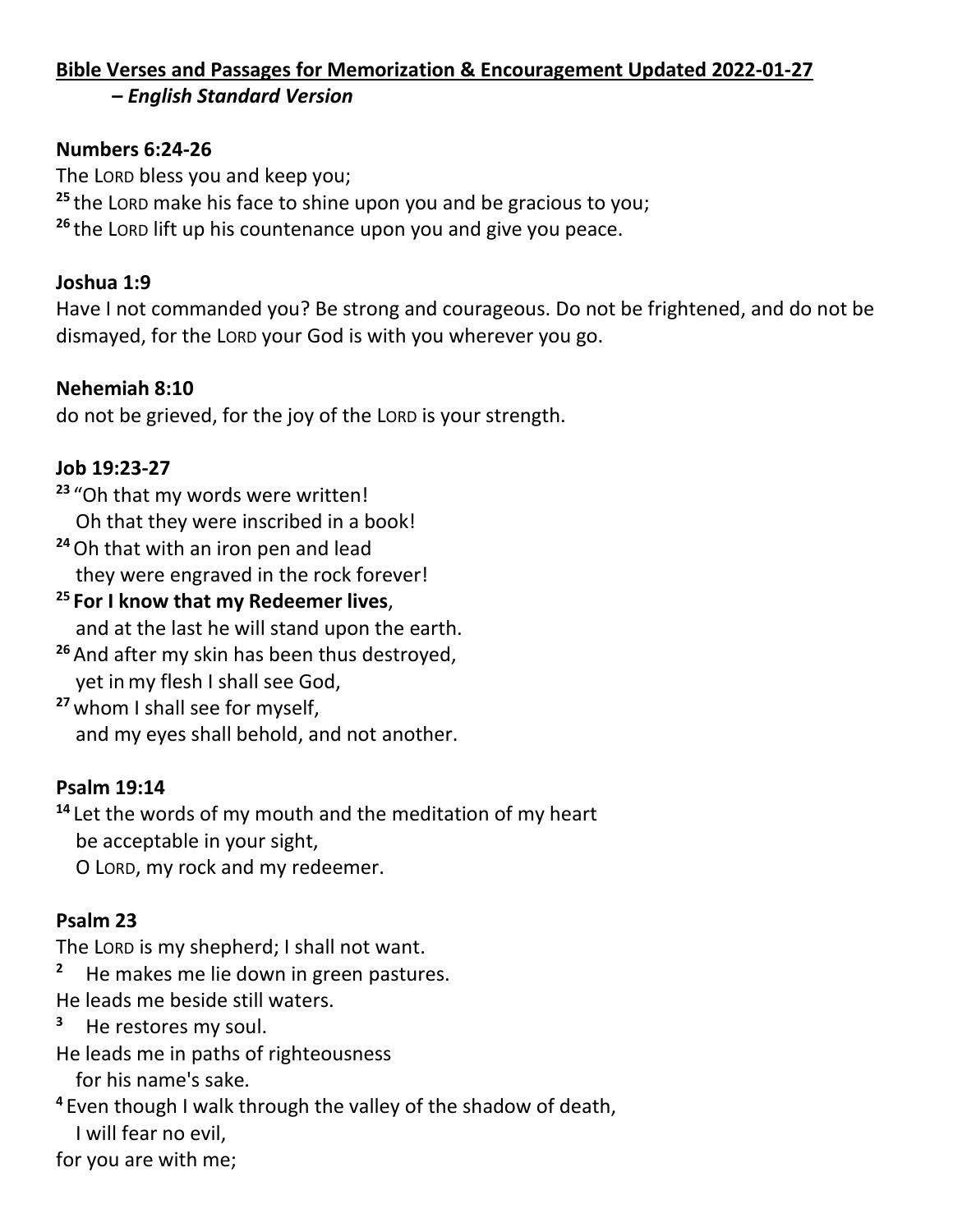your rod and your staff,

they comfort me.

**<sup>5</sup>** You prepare a table before me in the presence of my enemies;

you anoint my head with oil;

my cup overflows.

**6** Surely goodness and mercy shall follow me all the days of my life,

and I shall dwell in the house of the LORD forever.

### **Psalm 46**

### **God is our refuge and strength,**

### **a very present help in trouble.**

**<sup>2</sup>** Therefore we will not fear though the earth gives way, though the mountains be moved into the heart of the sea, **3** though its waters roar and foam, though the mountains tremble at its swelling. **<sup>4</sup>** There is a river whose streams make glad the city of God, the holy habitation of the Most High. **<sup>5</sup>**God is in the midst of her; she shall not be moved; God will help her when morning dawns.

**<sup>6</sup>** The nations rage, the kingdoms totter; he utters his voice, the earth melts.

### **<sup>7</sup> The LORD of hosts is with us; the God of Jacob is our fortress.**

**<sup>8</sup>** Come, behold the works of the LORD, how he has brought desolations on the earth.

**<sup>9</sup>**He makes wars cease to the end of the earth; he breaks the bow and shatters the spear; he burns the chariots with fire.

**10** "**Be still, and know that I am God.** I will be exalted among the nations, I will be exalted in the earth!"

**<sup>11</sup>** The LORD of hosts is with us; the God of Jacob is our fortress.

### **Psalm 56:3**

When I am afraid, I put my trust in you.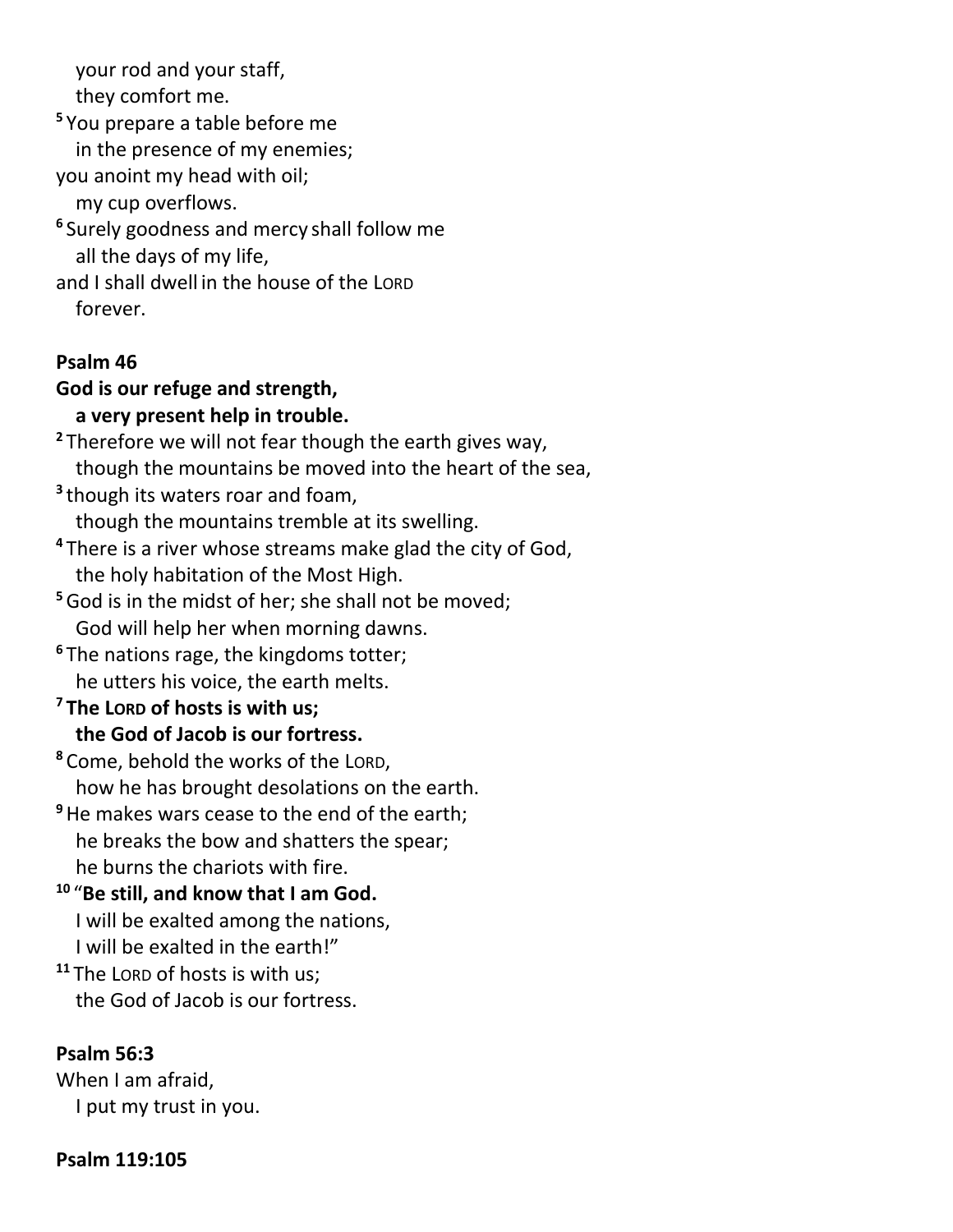**<sup>105</sup>** Your word is a lamp to my feet and a light to my path.

### **Psalm 121**

I lift up my eyes to the hills. From where does my help come? **<sup>2</sup>My help comes from the LORD,**

 **who made heaven and earth. <sup>3</sup>**He will not let your foot be moved;

he who keeps you will not slumber.

**<sup>4</sup>** Behold, he who keeps Israel

will neither slumber nor sleep.

- **<sup>5</sup>** The LORD is your keeper; the LORD is your shade on your right hand. **<sup>6</sup>** The sun shall not strike you by day, nor the moon by night.
- **<sup>7</sup>** The LORD will keep you from all evil; he will keep your life.

**<sup>8</sup>** The LORD will keep your going out and your coming in from this time forth and forevermore.

### **Proverbs 3:5-8**

**<sup>5</sup>Trust in the LORD with all your heart, and do not lean on your own understanding. 6** In all your ways acknowledge him, and he will make straight your paths. **<sup>7</sup>** Be not wise in your own eyes; fear the LORD, and turn away from evil. **8** It will be healing to your flesh and refreshment to your bones.

### **Ecclesiastes 3:1-8**

### **3 For everything there is a season, and a time for every matter under heaven:**

**<sup>2</sup>** a time to be born, and a time to die;

a time to plant, and a time to pluck up what is planted;

**<sup>3</sup>** a time to kill, and a time to heal;

a time to break down, and a time to build up;

**<sup>4</sup>** a time to weep, and a time to laugh;

a time to mourn, and a time to dance;

**<sup>5</sup>** a time to cast away stones, and a time to gather stones together;

a time to embrace, and a time to refrain from embracing;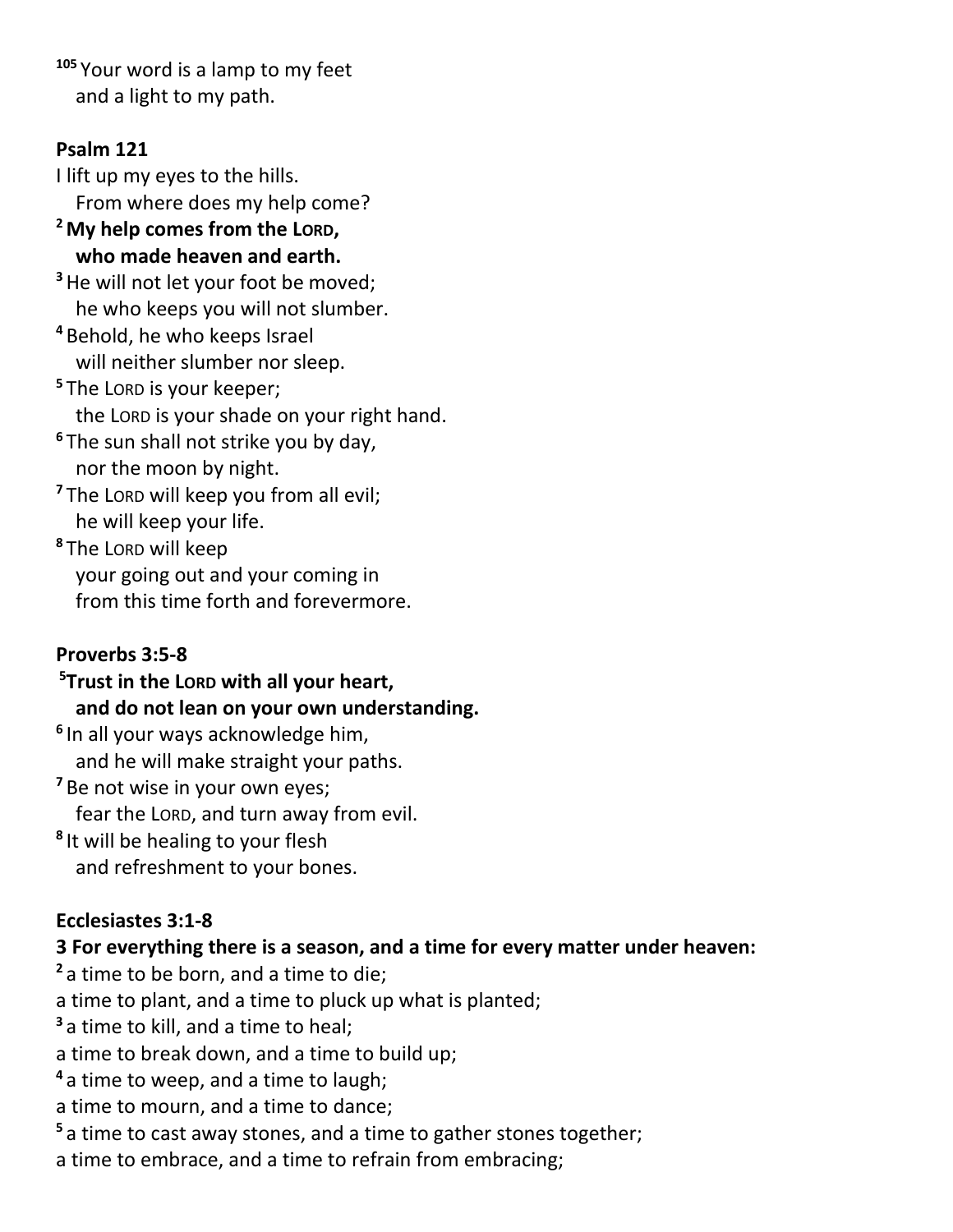**<sup>6</sup>** a time to seek, and a time to lose; a time to keep, and a time to cast away; **<sup>7</sup>** a time to tear, and a time to sew; a time to keep silence, and a time to speak; **<sup>8</sup>** a time to love, and a time to hate; a time for war, and a time for peace.

### **Isaiah 6:8**

**<sup>8</sup>** And I heard the voice of the Lord saying, "Whom shall I send, and who will go for us?" Then I said, "Here I am! Send me."

### **Isaiah 9:6**

For to us a child is born, to us a son is given; and the government shall be upon his shoulder, and **his name shall be called Wonderful Counselor, Mighty God, Everlasting Father, Prince of Peace.**

### **Isaiah 25:6-9**

**<sup>6</sup>**On this mountain the LORD of hosts will make for all peoples a feast of rich food, a feast of well-aged wine, of rich food full of marrow, of aged wine well refined.

- **<sup>7</sup>** And he will swallow up on this mountain the covering that is cast over all peoples, the veil that is spread over all nations.
- **8** He will swallow up death forever;

and the Lord GOD will wipe away tears from all faces,

and the reproach of his people he will take away from all the earth,

for the LORD has spoken.

**9** It will be said on that day,

"Behold, this is our God; we have waited for him, that he might save us.

**This is the LORD; we have waited for him;**

 **let us be glad and rejoice in his salvation.**"

### **Isaiah 40:31**

**<sup>31</sup>** but they who wait for the LORD shall renew their strength;

they shall mount up with wings like eagles;

they shall run and not be weary;

they shall walk and not faint.

### **Isaiah 41:10**

fear not, for I am with you; be not dismayed, for I am your God;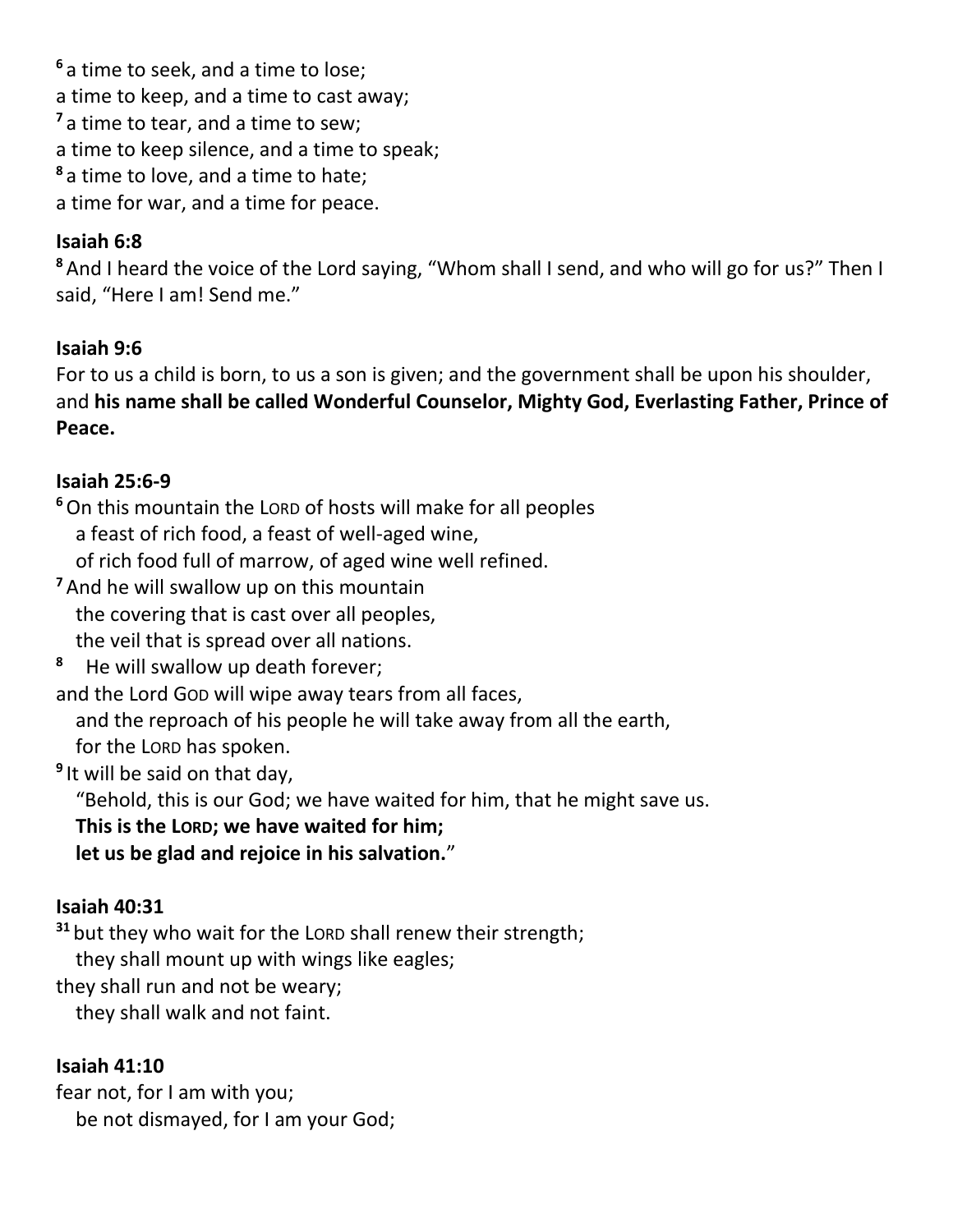I will strengthen you, I will help you, I will uphold you with my righteous right hand.

### **Isaiah 43:1-7**

But now thus says the LORD, he who created you, O Jacob, he who formed you, O Israel: "**Fear not, for I have redeemed you; I have called you by name, you are mine. <sup>2</sup>**When you pass through the waters, I will be with you; and through the rivers, they shall not overwhelm you; when you walk through fire you shall not be burned, and the flame shall not consume you. **3** For I am the LORD your God, the Holy One of Israel, your Savior. I give Egypt as your ransom, Cush and Seba in exchange for you. **<sup>4</sup>** Because you are precious in my eyes, and honored, and I love you, I give men in return for you, peoples in exchange for your life. **5** Fear not, for I am with you; I will bring your offspring from the east, and from the west I will gather you. **6** I will say to the north, Give up, and to the south, Do not withhold; bring my sons from afar and my daughters from the end of the earth, **<sup>7</sup>** everyone who is called by my name, whom I created for my glory, whom I formed and made."

### **Jeremiah 29:11**

For I know the plans I have for you, declares the LORD, plans for welfare and not for evil, to give you a future and a hope.

### **Lamentations 3:22-24**

**<sup>22</sup>** The steadfast love of the LORD never ceases; his mercies never come to an end;

**<sup>23</sup>** they are new every morning; great is your faithfulness.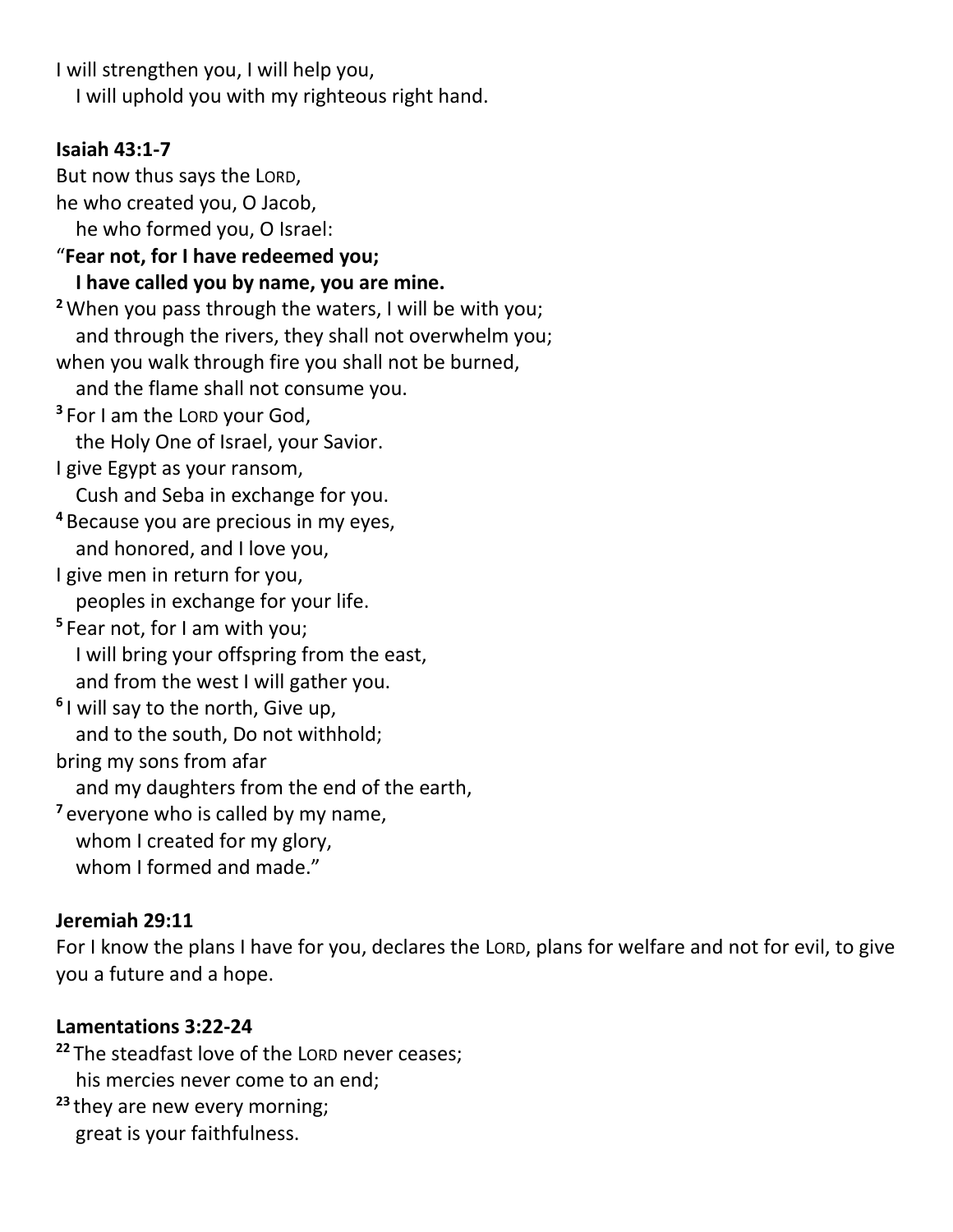**<sup>24</sup>** "The LORD is my portion," says my soul, "therefore I will hope in him."

### **Joel 2:13**

Return to the LORD your God,

for he is gracious and merciful,

slow to anger, and abounding in steadfast love;

### **Matthew 5:2-11 [The Beatitudes]**

**<sup>2</sup>** And he opened his mouth and taught them, saying:

<sup>3</sup> "Blessed are the poor in spirit, for theirs is the kingdom of heaven.

**4** "Blessed are those who mourn, for they shall be comforted.

**5** "Blessed are the meek, for they shall inherit the earth.

**6** "Blessed are those who hunger and thirst for righteousness, for they shall be satisfied.

<sup>7</sup> "Blessed are the merciful, for they shall receive mercy.

**8** "Blessed are the pure in heart, for they shall see God.

**9** "Blessed are the peacemakers, for they shall be called sons of God.

**<sup>10</sup>** "Blessed are those who are persecuted for righteousness' sake, for theirs is the kingdom of heaven.

**<sup>11</sup>** "Blessed are you when others revile you and persecute you and utter all kinds of evil against you falsely on my account. **<sup>12</sup>** Rejoice and be glad, for your reward is great in heaven, for so they persecuted the prophets who were before you.

## **Matthew 6:9-15 [The Lord's Prayer]**

**<sup>9</sup>** Pray then like this:

"Our Father in heaven,

hallowed be your name.

**<sup>10</sup>** Your kingdom come,

your will be done,

on earth as it is in heaven.

**<sup>11</sup>**Give us this day our daily bread,

### **<sup>12</sup>** and forgive us our debts,

as we also have forgiven our debtors.

**<sup>13</sup>** And lead us not into temptation,

but deliver us from evil.

**<sup>14</sup>** For if you forgive others their trespasses, your heavenly Father will also forgive you, **<sup>15</sup>** but if you do not forgive others their trespasses, neither will your Father forgive your trespasses.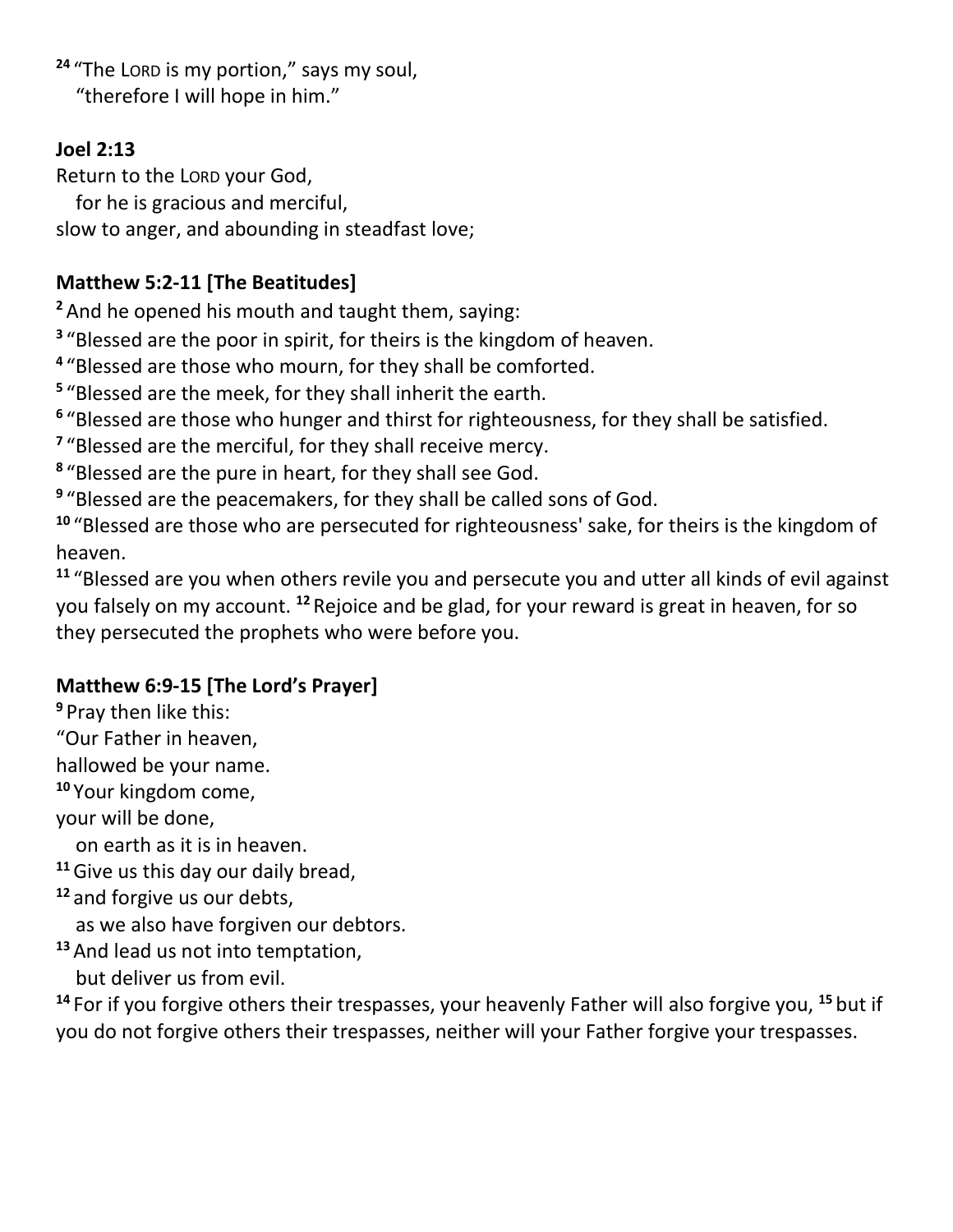### **Matthew 11:28**

**Come to me, all who labor and are heavy laden, and I will give you rest.** Take my yoke upon you, and learn from me, for I am gentle and lowly in heart, and you will find rest for your souls. For my yoke is easy, and my burden is light.

### **Matthew 15:15-19**

**<sup>15</sup>** "If your brother sins against you, go and tell him his fault, between you and him alone. If he listens to you, you have gained your brother. **<sup>16</sup>** But if he does not listen, take one or two others along with you, that every charge may be established by the evidence of two or three witnesses. **<sup>17</sup>** If he refuses to listen to them, tell it to the church. And if he refuses to listen even to the church, let him be to you as a Gentile and a tax collector. **<sup>18</sup>** Truly, I say to you, whatever you bind on earth shall be bound in heaven, and whatever you loose on earth shall be loosed in heaven. **<sup>19</sup>** Again I say to you, if two of you agree on earth about anything they ask, it will be done for them by my Father in heaven.

### **Matthew 15:20**

**<sup>20</sup>** For where two or three are gathered in my name, there am I among them."

### **Matthew 28:16-20**

**<sup>16</sup>**Now the eleven disciples went to Galilee, to the mountain to which Jesus had directed them. **<sup>17</sup>** And when they saw him they worshiped him, but some doubted. **<sup>18</sup>** And Jesus came and said to them, "All authority in heaven and on earth has been given to me. **<sup>19</sup>Go therefore and make disciples of all nations, baptizing them in the name of the Father and of the Son and of the Holy Spirit, <sup>20</sup> teaching them to observe all that I have commanded you. And behold, I am with you always, to the end of the age."**

### **Mark 4:35-41**

**<sup>35</sup>**On that day, when evening had come, he said to them, "Let us go across to the other side." **<sup>36</sup>** And leaving the crowd, they took him with them in the boat, just as he was. And other boats were with him. **<sup>37</sup>** And a great windstorm arose, and the waves were breaking into the boat, so that the boat was already filling. **<sup>38</sup>** But he was in the stern, asleep on the cushion. And they woke him and said to him, "Teacher, do you not care that we are perishing?" **<sup>39</sup>** And he awoke and rebuked the wind and said to the sea, "Peace! Be still!" And the wind ceased, and there was a great calm. **<sup>40</sup>**He said to them, "Why are you so afraid? Have you still no faith?" **<sup>41</sup>**And they were filled with great fear and said to one another, "Who then is this, that even the wind and the sea obey him?"

### **Mark 10:45**

For even the Son of Man came not to be served but to serve, and to give his life as a ransom for many."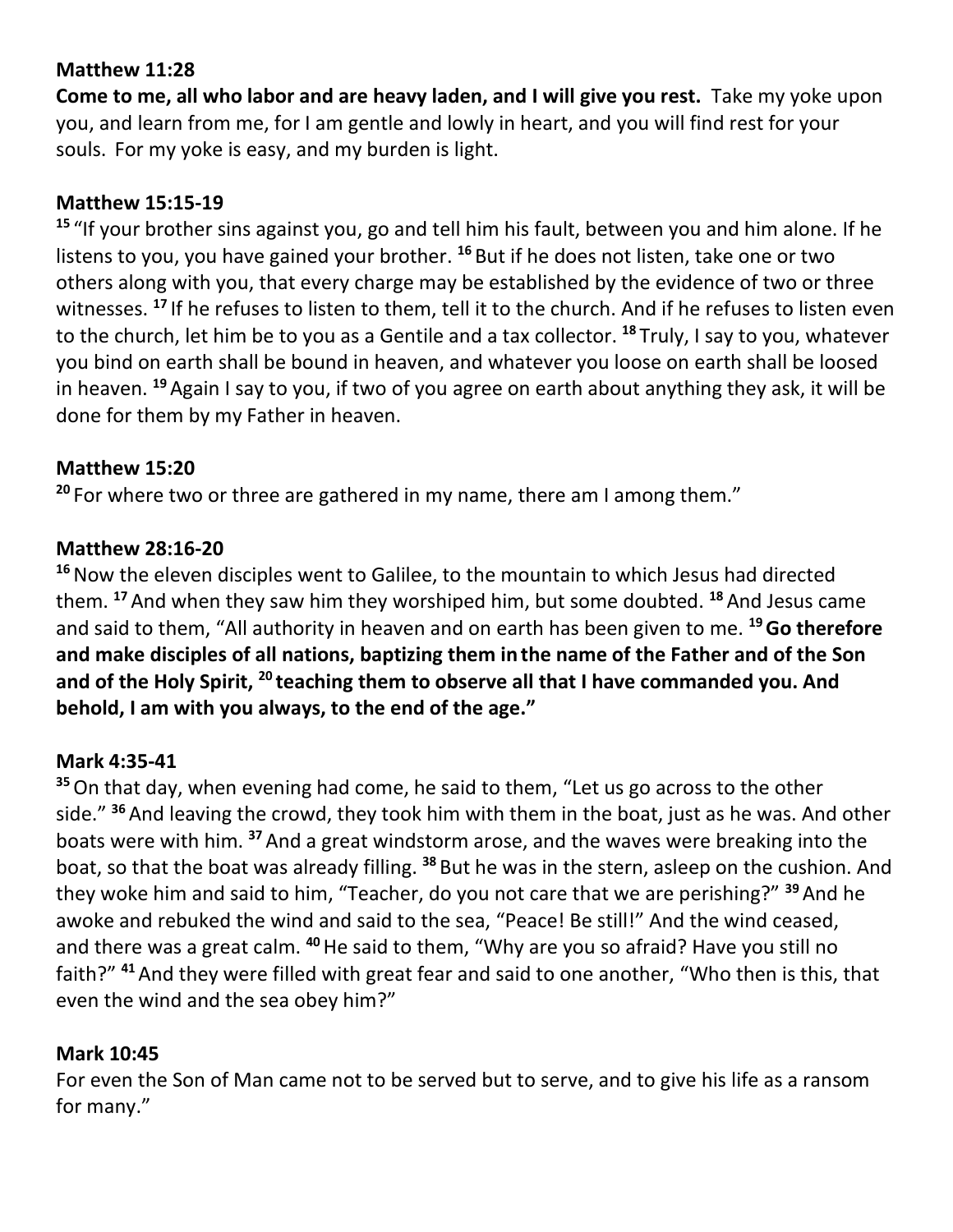### **Luke 1:38**

**<sup>38</sup>** And Mary said, "Behold, I am the servant of the Lord; let it be to me according to your word."

## **Luke 1:46-51 [The Magnificat]**

**<sup>46</sup>** And Mary said,

"**My soul magnifies the Lord,**

#### **47 and my spirit rejoices in God my Savior,**

**<sup>48</sup>** for he has looked on the humble estate of his servant.

For behold, from now on all generations will call me blessed;

- **<sup>49</sup>** for he who is mighty has done great things for me,
- and holy is his name. **<sup>50</sup>** And his mercy is for those who fear him
- from generation to generation.
- **<sup>51</sup>**He has shown strength with his arm;
	- he has scattered the proud in the thoughts of their hearts;
- **<sup>52</sup>** he has brought down the mighty from their thrones and exalted those of humble estate;
- **<sup>53</sup>** he has filled the hungry with good things, and the rich he has sent away empty.
- **<sup>54</sup>**He has helped his servant Israel, in remembrance of his mercy,
- **<sup>55</sup>** as he spoke to our fathers, to Abraham and to his offspring forever."

# **Luke 1:67-79 [Zechariah's Song]**

**<sup>67</sup>** And his father Zechariah was filled with the Holy Spirit and prophesied, saying, **<sup>68</sup>** "Blessed be the Lord God of Israel,

- for he has visited and redeemed his people
- **<sup>69</sup>** and has raised up a horn of salvation for us
	- in the house of his servant David,
- **<sup>70</sup>** as he spoke by the mouth of his holy prophets from of old,
- **<sup>71</sup>** that we should be saved from our enemies and from the hand of all who hate us;
- **<sup>72</sup>** to show the mercy promised to our fathers and to remember his holy covenant,
- **<sup>73</sup>** the oath that he swore to our father Abraham, to grant us
- **74** that we, being delivered from the hand of our enemies, might serve him without fear,
- **75** in holiness and righteousness before him all our days.
- **<sup>76</sup>** And you, child, will be called the prophet of the Most High;
	- for you will go before the Lord to prepare his ways,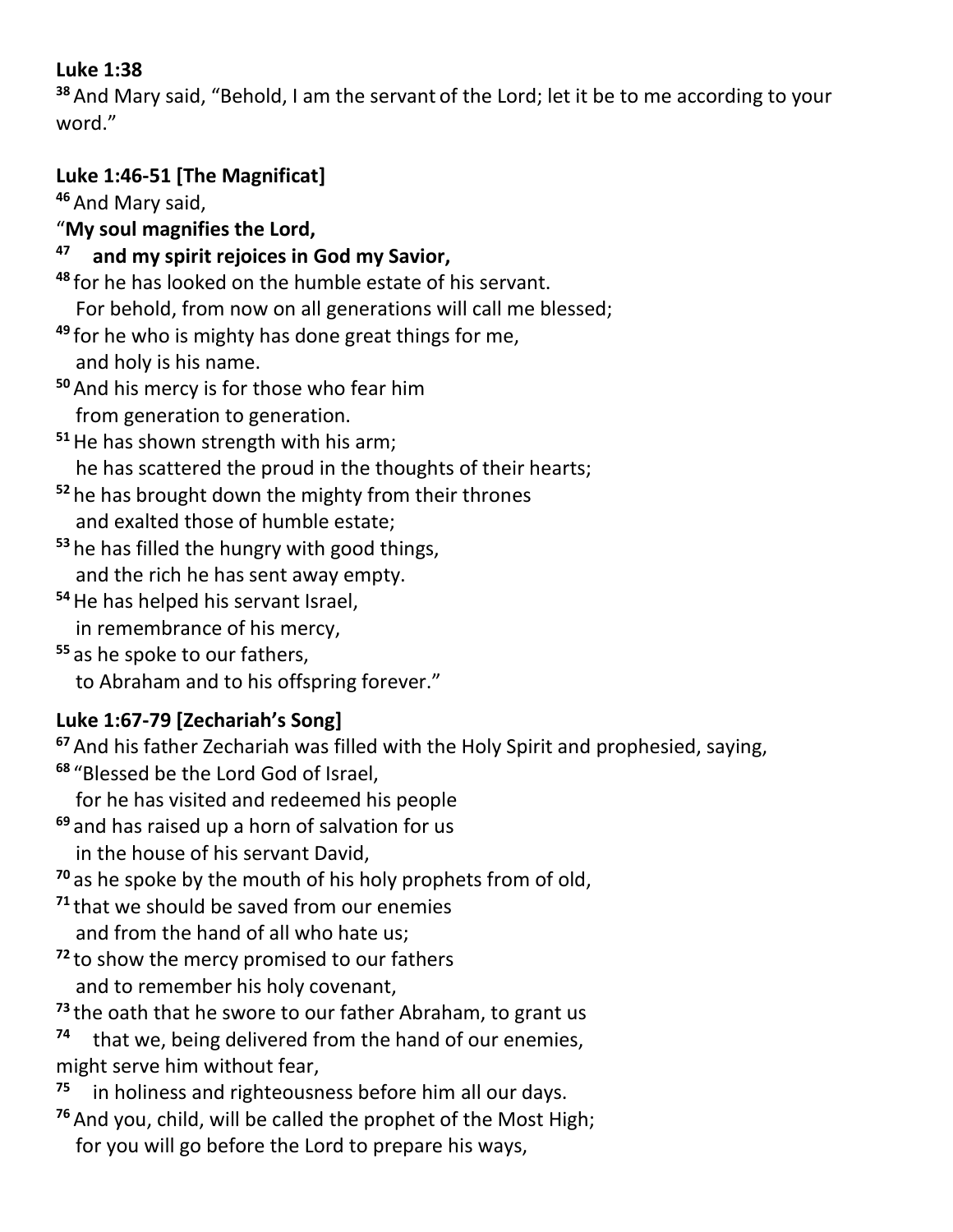**<sup>77</sup>** to give knowledge of salvation to his people in the forgiveness of their sins,

**<sup>78</sup>** because of the tender mercy of our God,

whereby the sunrise shall visit us $[h]$  from on high

**<sup>79</sup>** to give light to those who sit in darkness and in the shadow of death,

to guide our feet into the way of peace."

### **Luke 2:8-14**

**<sup>8</sup>** And in the same region there were shepherds out in the field, keeping watch over their flock by night. **<sup>9</sup>** And an angel of the Lord appeared to them, and the glory of the Lord shone around them, and they were filled with great fear. **<sup>10</sup>** And the angel said to them, "Fear not, for behold, I bring you good news of great joy that will be for all the people. **<sup>11</sup>** For unto you is born this day in the city of David a Savior, who is Christ the Lord. **<sup>12</sup>** And this will be a sign for you: you will find a baby wrapped in swaddling cloths and lying in a manger." **<sup>13</sup>** And suddenly there was with the angel a multitude of the heavenly host praising God and saying, **<sup>14</sup>** "Glory to God in the highest,

and on earth peace among those with whom he is pleased!"

### **Luke 2:25-32 [Nunc Dimittis verses 29-32]**

**<sup>25</sup>**Now there was a man in Jerusalem, whose name was Simeon, and this man was righteous and devout, waiting for the consolation of Israel, and the Holy Spirit was upon him. **<sup>26</sup>**And it had been revealed to him by the Holy Spirit that he would not see death before he had seen the Lord's Christ. **<sup>27</sup>** And he came in the Spirit into the temple, and when the parents brought in the child Jesus, to do for him according to the custom of the Law, **<sup>28</sup>** he took him up in his arms and blessed God and said,

**<sup>29</sup>** "Lord, now you are letting your servant depart in peace, according to your word;

**<sup>30</sup>** for my eyes have seen your salvation

**31** that you have prepared in the presence of all peoples,

**<sup>32</sup>** a light for revelation to the Gentiles,

and for glory to your people Israel."

### **John 1:1-5**

In the beginning was the Word, and the Word was with God, and the Word was God. **<sup>2</sup>**He was in the beginning with God. **<sup>3</sup>** All things were made through him, and without him was not any thing made that was made. **<sup>4</sup>** In him was life, and the life was the light of men. **<sup>5</sup>** The light shines in the darkness, and the darkness has not overcome it.

### **John 3:16**

For God so loved the world, that he gave his only Son, that whoever believes in him should not perish but have eternal life.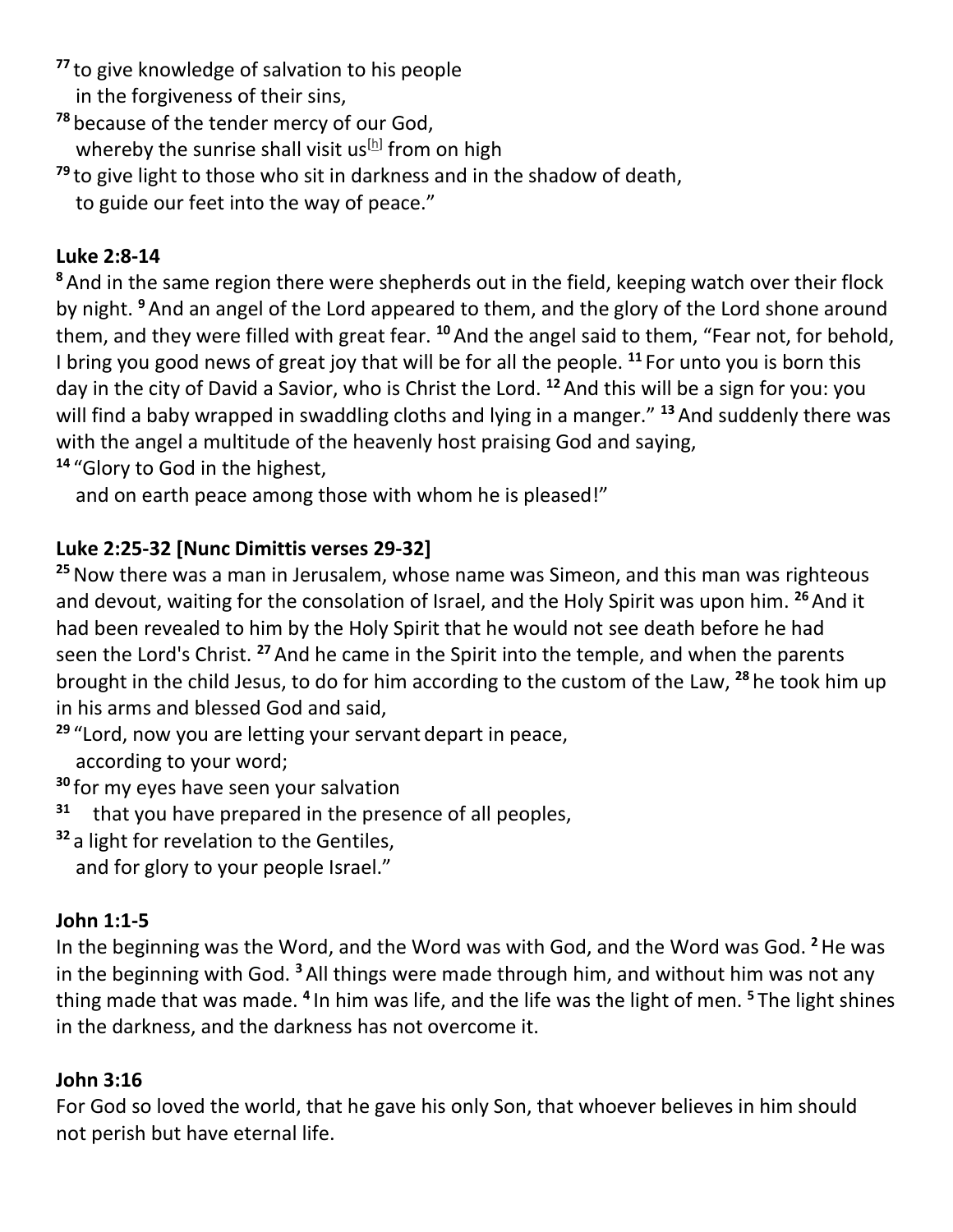### **John 11:21-27**

**<sup>21</sup>** Martha said to Jesus, "Lord, if you had been here, my brother would not have died. **<sup>22</sup>** But even now I know that whatever you ask from God, God will give you." **<sup>23</sup>** Jesus said to her, "Your brother will rise again." **<sup>24</sup>** Martha said to him, "I know that he will rise again in the resurrection on the last day." **<sup>25</sup> Jesus said to her, "I am the resurrection and the life. Whoever believes in me, though he die, yet shall he live, <sup>26</sup> and everyone who lives and believes in me shall never die.** Do you believe this?" **<sup>27</sup>** She said to him, "Yes, Lord; I believe that you are the Christ, the Son of God, who is coming into the world."

### **John 14:1-7**

Let not your hearts be troubled. Believe in God; believe also in me. **<sup>2</sup>** In my Father's house are many rooms. If it were not so, would I have told you that I go to prepare a place for you? **<sup>3</sup>** And if I go and prepare a place for you, I will come again and will take you to myself, that where I am you may be also. **<sup>4</sup>** And you know the way to where I am going." **<sup>5</sup>** Thomas said to him, "Lord, we do not know where you are going. How can we know the way?" **<sup>6</sup> Jesus said to him, "I am the way, and the truth, and the life.** No one comes to the Father except through me. **<sup>7</sup>** If you had known me, you would have known my Father also. From now on you do know him and have seen him."

### **John 14:25-27**

"These things I have spoken to you while I am still with you. **<sup>26</sup>** But the Helper, the Holy Spirit, whom the Father will send in my name, he will teach you all things and bring to your remembrance all that I have said to you. **<sup>27</sup> Peace I leave with you; my peace I give to you. Not as the world gives do I give to you. Let not your hearts be troubled, neither let them be afraid.**

### **Acts 2:42**

**<sup>42</sup>** And they devoted themselves to the apostles' teaching and the fellowship, to the breaking of bread and the prayers.

### **Romans 1:16-17**

**<sup>16</sup>** For I am not ashamed of the gospel, for it is the power of God for salvation to everyone who believes, to the Jew first and also to the Greek. **<sup>17</sup>** For in it the righteousness of God is revealed from faith for faith, as it is written, "The righteous shall live by faith."

### **Romans 3:21-26**

But now the righteousness of God has been manifested apart from the law, although the Law and the Prophets bear witness to it— **<sup>22</sup>** the righteousness of God through faith in Jesus Christ for all who believe. For there is no distinction: **<sup>23</sup>** for all have sinned and fall short of the glory of God, **<sup>24</sup>** and are justified by his grace as a gift, through the redemption that is in Christ Jesus, **<sup>25</sup>** whom God put forward as a propitiation by his blood, to be received by faith. This was to show God's righteousness, because in his divine forbearance he had passed over former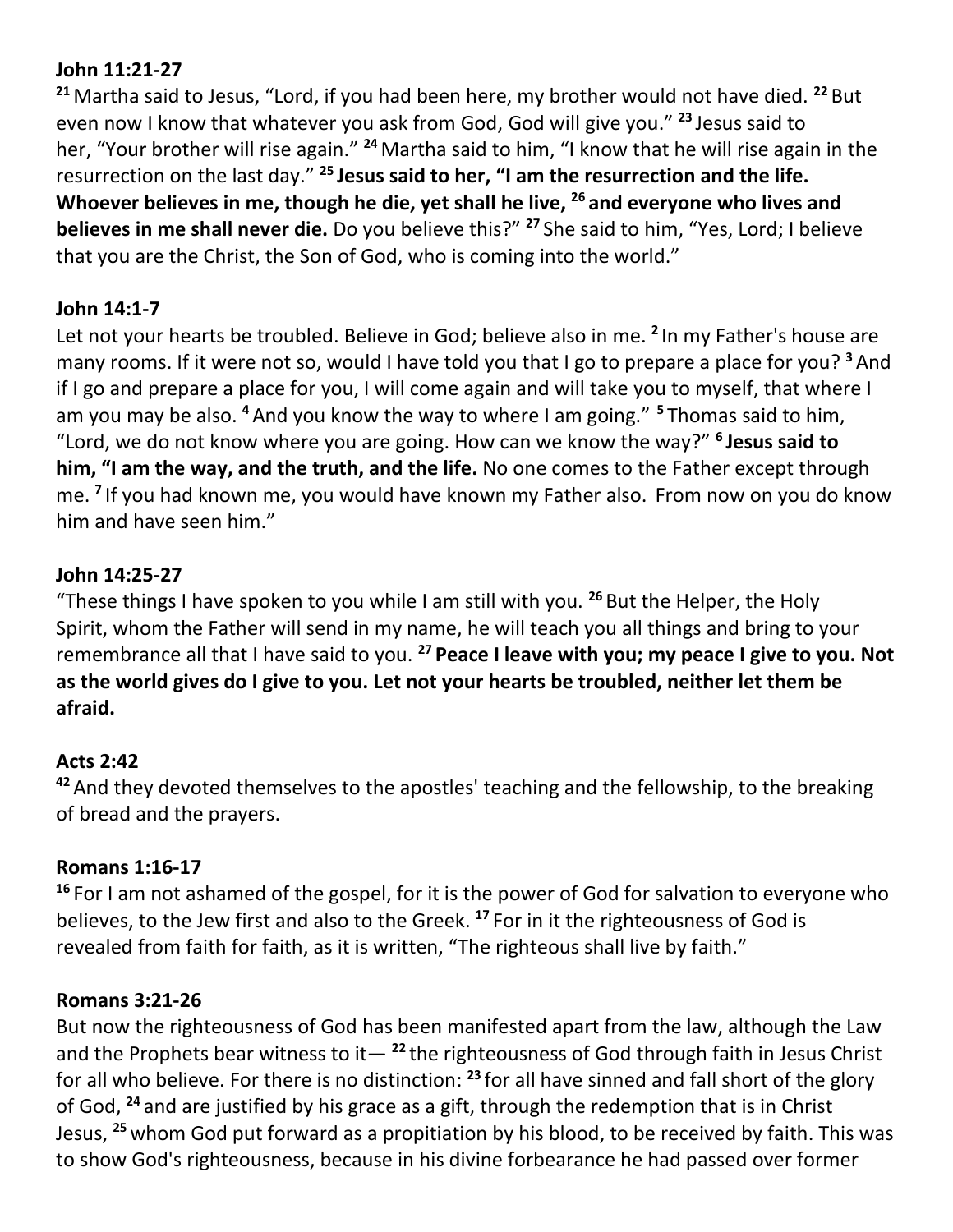sins. **<sup>26</sup>** It was to show his righteousness at the present time, so that he might be just and the justifier of the one who has faith in Jesus.

### **Romans 8:26**

Likewise the Spirit helps us in our weakness. For we do not know what to pray for as we ought, but the Spirit himself intercedes for us with groanings too deep for words.

### **Romans 8:35-39**

Who shall separate us from the love of Christ? Shall tribulation, or distress, or persecution, or famine, or nakedness, or danger, or sword? **<sup>36</sup>** As it is written,

"For your sake we are being killed all the day long;

we are regarded as sheep to be slaughtered."

**<sup>37</sup>No, in all these things we are more than conquerors through him who loved us. <sup>38</sup> For I am sure that neither death nor life, nor angels nor rulers, nor things present nor things to come, nor powers, <sup>39</sup> nor height nor depth, nor anything else in all creation, will be able to separate us from the love of God in Christ Jesus our Lord.**

### **Romans 12:12**

Rejoice in hope, be patient in tribulation, be constant in prayer.

### **1 Corinthians 12:31-13:13**

**<sup>31</sup>** But earnestly desire the higher gifts. And I will show you a still more excellent way. 13 If I speak in the tongues of men and of angels, but have not love, I am a noisy gong or a clanging cymbal. **<sup>2</sup>** And if I have prophetic powers, and understand all mysteries and all knowledge, and if I have all faith, so as to remove mountains, but have not love, I am nothing. <sup>3</sup> If I give away all I have, and if I deliver up my body to be burned,<sup>[\[c\]](https://www.biblegateway.com/passage/?search=1+Corinthians+12%3A12-13%3A31&version=ESV#fen-ESV-28652c)</sup> but have not love, I gain nothing.

**4** Love is patient and kind; love does not envy or boast; it is not arrogant **<sup>5</sup>** or rude. It does not insist on its own way; it is not irritable or resentful;<sup>[\[d\]](https://www.biblegateway.com/passage/?search=1+Corinthians+12%3A12-13%3A31&version=ESV#fen-ESV-28654d) 6</sup> it does not rejoice at wrongdoing, but rejoices with the truth. **<sup>7</sup>** Love bears all things, believes all things, hopes all things, endures all things.

**8** Love never ends. As for prophecies, they will pass away; as for tongues, they will cease; as for knowledge, it will pass away. **<sup>9</sup>** For we know in part and we prophesy in part, **<sup>10</sup>** but when the perfect comes, the partial will pass away. **<sup>11</sup>**When I was a child, I spoke like a child, I thought like a child, I reasoned like a child. When I became a man, I gave up childish ways. **<sup>12</sup>** For now we see in a mirror dimly, but then face to face. Now I know in part; then I shall know fully, even as I have been fully known.

**<sup>13</sup> So now faith, hope, and love abide, these three; but the greatest of these is love.**

### **Ephesians 4:15**

Rather, speaking the truth in love, we are to grow up in every way into him who is the head, into Christ,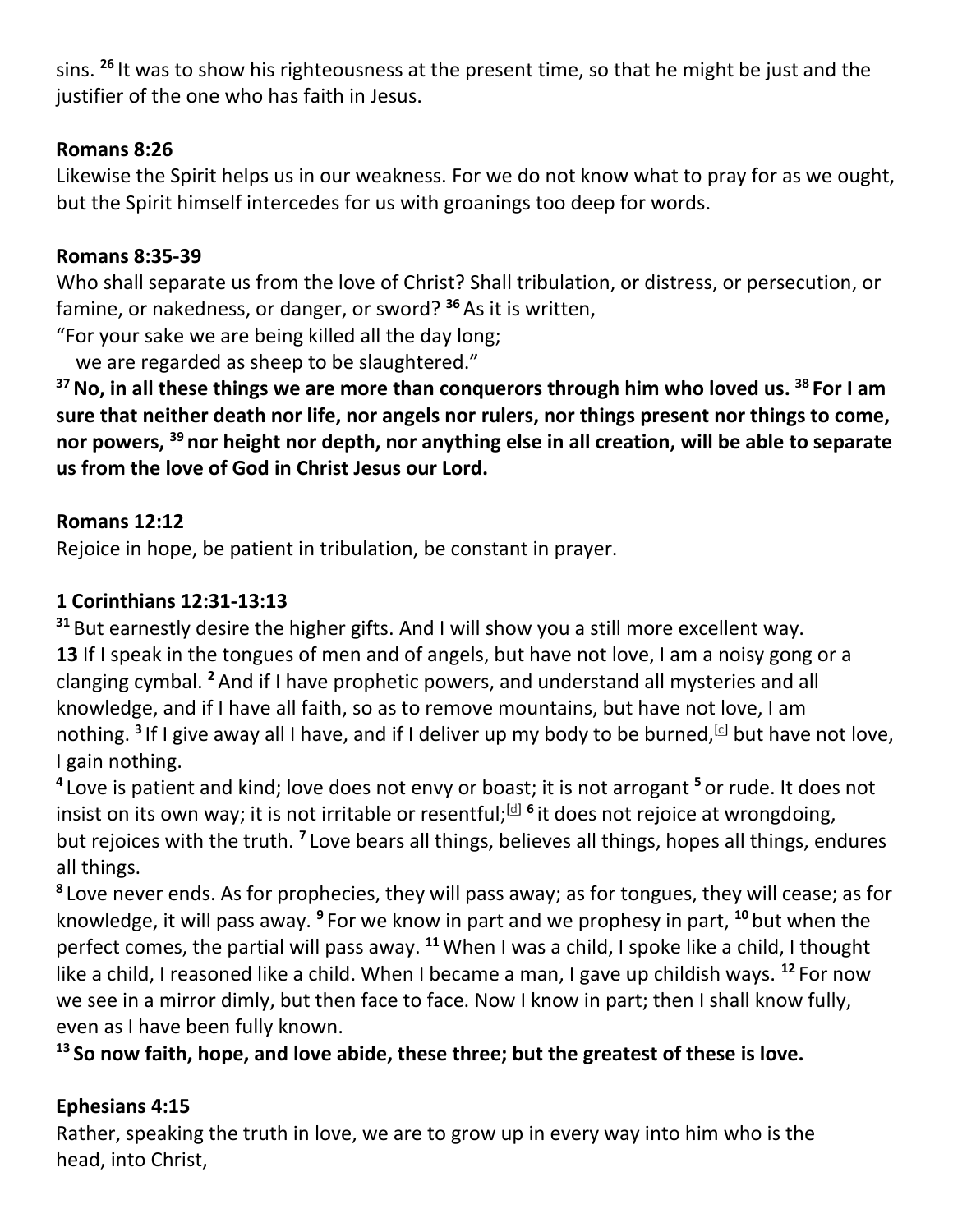### **Galatians 5:22-23**

But the fruit of the Spirit is love, joy, peace, patience, kindness, goodness, faithfulness, gentleness, self-control; against such things there is no law.

### **Philippians 4:4-7**

Rejoice in the Lord always; again I will say, rejoice. **<sup>5</sup>** Let your reasonableness be known to everyone. The Lord is at hand; **<sup>6</sup>** do not be anxious about anything, but in everything by prayer and supplication with thanksgiving let your requests be made known to God. **<sup>7</sup>** And the peace of God, which surpasses all understanding, will guard your hearts and your minds in Christ Jesus.

### **Philippians 4:13**

I can do all things through him who strengthens me.

### **Colossians 3:16**

Let the word of Christ dwell in you richly, teaching and admonishing one another in all wisdom, singing psalms and hymns and spiritual songs, with thankfulness in your hearts to God.

### **2 Timothy 1:7**

for God gave us a spirit not of fear but of power and love and self-control.

### **Hebrews 6:9-12**

Though we speak in this way, yet in your case, beloved, we feel sure of better things—things that belong to salvation. **<sup>10</sup>** For God is not unjust so as to overlook your work and the love that you have shown for his name in serving the saints, as you still do. **<sup>11</sup>** And we desire each one of you to show the same earnestness to have the full assurance of hope until the end, **<sup>12</sup>** so that you may not be sluggish, but imitators of those who through faith and patience inherit the promises.

### **Hebrews 12:1-3**

**12 Therefore, since we are surrounded by so great a cloud of witnesses, let us also lay aside every weight, and sin which clings so closely, and let us run with endurance the race that**  is set before us, <sup>2</sup> looking to Jesus, the founder and perfecter of our faith, who for the joy that was set before him endured the cross, despising the shame, and is seated at the right hand of the throne of God. **<sup>3</sup>** Consider him who endured from sinners such hostility against himself, so that you may not grow weary or fainthearted.

### **Hebrews 13:8**

**8** Jesus Christ is the same yesterday and today and forever.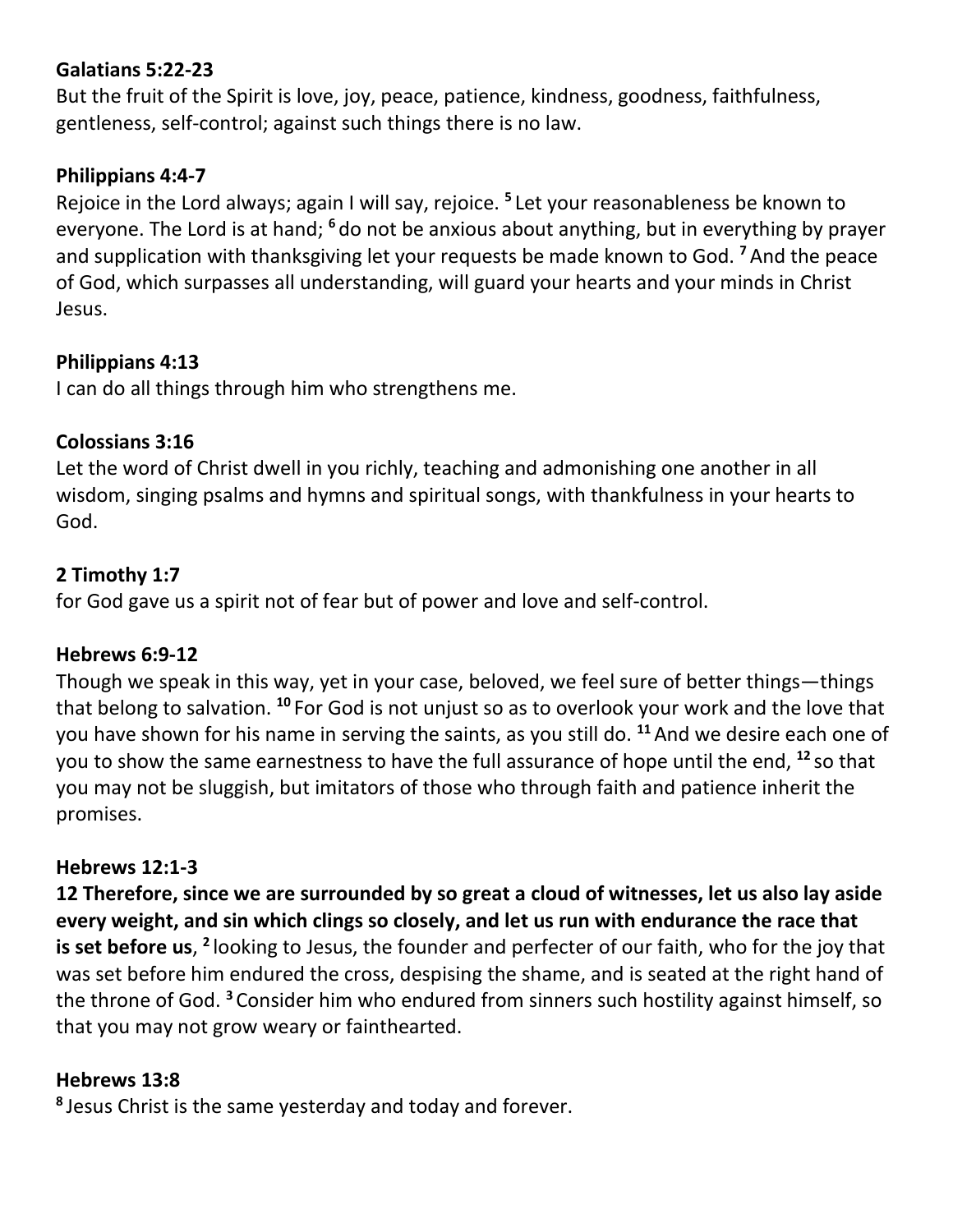### **Hebrews 13:20-21**

**<sup>20</sup>**Now may the God of peace who brought again from the dead our Lord Jesus, the great shepherd of the sheep, by the blood of the eternal covenant, **<sup>21</sup>** equip you with everything good that you may do his will, working in usthat which is pleasing in his sight, through Jesus Christ, to whom be glory forever and ever. Amen.

### **1 Peter 5:6-7**

Humble yourselves, therefore, under the mighty hand of God so that at the proper time he may exalt you, <sup>7</sup> casting all your anxieties on him, because he cares for you.

### **1 John 4:7-12**

**<sup>7</sup> Beloved, let us love one another, for love is from God, and whoever loves has been born of God and knows God. <sup>8</sup>** Anyone who does not love does not know God, because God is love. **<sup>9</sup>** In this the love of God was made manifest among us, that God sent his only Son into the world, so that we might live through him. **<sup>10</sup>** In this is love, not that we have loved God but that he loved us and sent his Son to be the propitiation for our sins. **<sup>11</sup>** Beloved, if God so loved us, we also ought to love one another. **<sup>12</sup>**No one has ever seen God; if we love one another, God abides in us and his love is perfected in us.

### **1 John 4:18**

There is no fear in love, but perfect love casts out fear.

### **1 John 4:19**

We love because he first loved us.

### **Revelation 1:8**

<sup>8</sup> "I am the Alpha and the Omega," says the Lord God, "who is and who was and who is to come, the Almighty."

### **Revelation 4:8**

**<sup>8</sup>** And the four living creatures, each of them with six wings, are full of eyes all around and within, and day and night they never cease to say,

"Holy, holy, holy, is the Lord God Almighty,

who was and is and is to come!"

### **Revelation 21:1-7**

Then I saw a new heaven and a new earth, for the first heaven and the first earth had passed away, and the sea was no more. **<sup>2</sup>** And I saw the holy city, new Jerusalem, coming down out of heaven from God, prepared as a bride adorned for her husband. **<sup>3</sup>** And I heard a loud voice from the throne saying, "Behold, the dwelling place of God is with man. He will dwell with them, and they will be his people, and God himself will be with them as their God. **<sup>4</sup>**He will